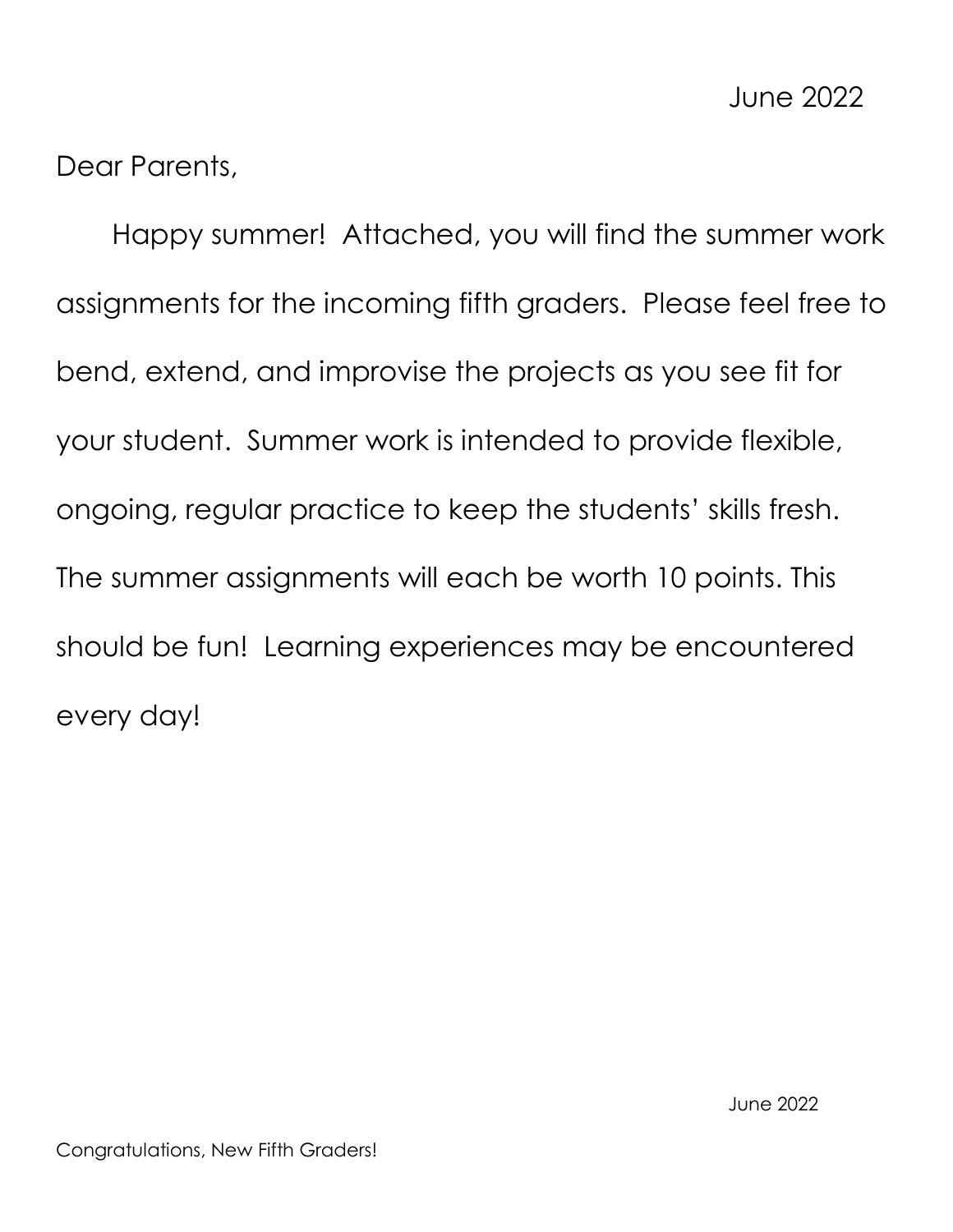It has been an honor watching you grow and mature as we shared laughter, published a book, performed a play, delved into fractions, and made countless memories. It is now time to enjoy the fun-filled activities of summer! As you embark on your new adventures, please practice the skills that we have developed this year.

## **READING**

1. **FIND** --- Find what is best for you. Over the summer, read a variety of sources in a variety of ways:

> \*Read aloud to a sibling or parent \*Read silently to yourself \*Listen to a book on tape \*Have an older sibling or adult read to you \*Read fiction and non-fiction \*Read books, magazines, newspapers, stories, and cartoons \*All reading counts: menus, museum plaques, maps, street signs, etc.

Use the Internet during your search. Go to [http://www.lexile.com/fab/#.](http://www.lexile.com/fab/) There, you will be able to find the right book for you. Use these suggestions, or ask a librarian to help you find similar titles.

- 2. **READ** --- Read for at least **20 minutes a day, 5 days a week**. Try to read just about every day and allow yourself a total of two weeks free. At the end of the summer, sign the attached contract saying that you have practiced your reading skills and are prepared for 5<sup>th</sup> grade.
- 3. **CREATE** --- As one day of reading, complete one of the following projects for one of the books you read. Each project should be between 10 and 12 sentences long.
	- a. *Summary* --- On a piece of paper, write a summary of the book. Remember, a summary has the most important events and ideas of the selection in the correct order.
	- b. *Setting* --- On a piece of paper, write a description of the main setting of the book. Then, draw a picture of it. Remember, the setting is where and when the story takes place.
	- c. *Character* --- On a piece of paper, write an introduction of yourself as if you were the main character. Talk about your (the main character's) likes, dislikes, favorite things to do, family members, and more.
	- d. *Sequence* --- On a piece of paper, write a timeline of the 10 most important events in the story.

Remember, a sequence is the order in which the events happen.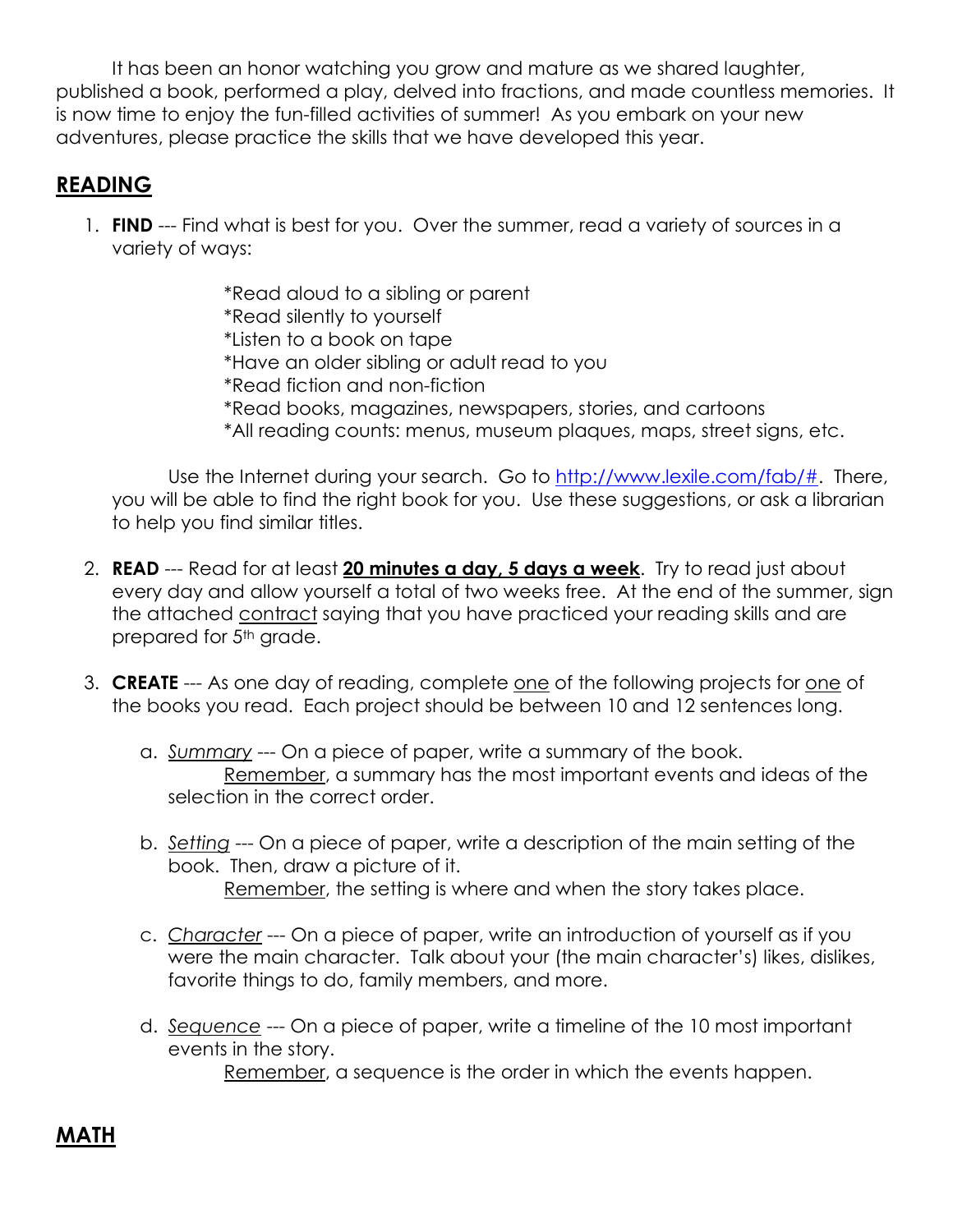You have to do an activity for at least **20 minutes a day, 3 days a week**. Try to practice as often as possible and allow yourself a total of two weeks free. At the end of the summer, sign the attached contract saying that you have practiced your math skills and are prepared for 5<sup>th</sup> grade.

1. **SELECT** --- Select the way that you would like to practice your math skills. As you practice, please make sure that you review the following topics a few times: multiplication, division, fractions, estimation, polygons, perimeter, area, volume, and word problems.

You may use flashcards, a grade-level workbook, or online games. Online games may be found here:

> <https://manager.classworks.com/adwcatholicschools.org/> <http://www.mathplayground.com/gsmbegin.html> <http://www.funbrain.com/FBSearch.php?Type=Number> <http://www.coolmath4kids.com/> <https://sso.prodigygame.com/game/login>

When using a website, please make sure that you are challenging yourself with skills that we have learned in the 4<sup>th</sup> grade. If you are getting many problems wrong, please ask Mom or Dad to help you and write down the skill on your contract.

- 2. **PRACTICE** --- Practice your activity for at least 20 minutes a day, 3 days a week. Be sure to practice and master your multiplication and division facts.
- 3. **CHALLENGE** --- You should also practice your math skills with the following challenge problems. Choose one to write down and submit. You may do these challenges as many times as you would like.
	- a. *Step-Up to Fifth Grade* --- At the back of your Math workbook, there is a section of Step-Up pages relating to various topics that you will see in 5<sup>th</sup> grade. These provide a great way to practice and refine the skills that we have covered and that you will see again. Tear out the pages, do them, and submit them.
	- b. *Supermarket Madness* --- As you grocery shop, try to estimate the cost of the entire purchase. See how close you can come to the actual price. Calculate the difference between your estimation and the final price, and write it down on a piece of paper.
	- c. *Shapes Galore* --- While outside, in your home, at the park, inside of a museum, or wherever you would like, try to find and classify as many shapes as you can. Write down the location and the shapes on a piece of paper.
	- d. *Word Problem Waves* --- Choose 5 multiplication and/or division facts. On a piece of paper, write a beach-themed word problem for each one. (You may even combine two facts into one problem!) Solve your word problem.
	- e. *Cooking Conversions* --- Find a recipe. Write down the ingredients on a piece of paper and convert all of the numbers into equivalent fractions. Cook!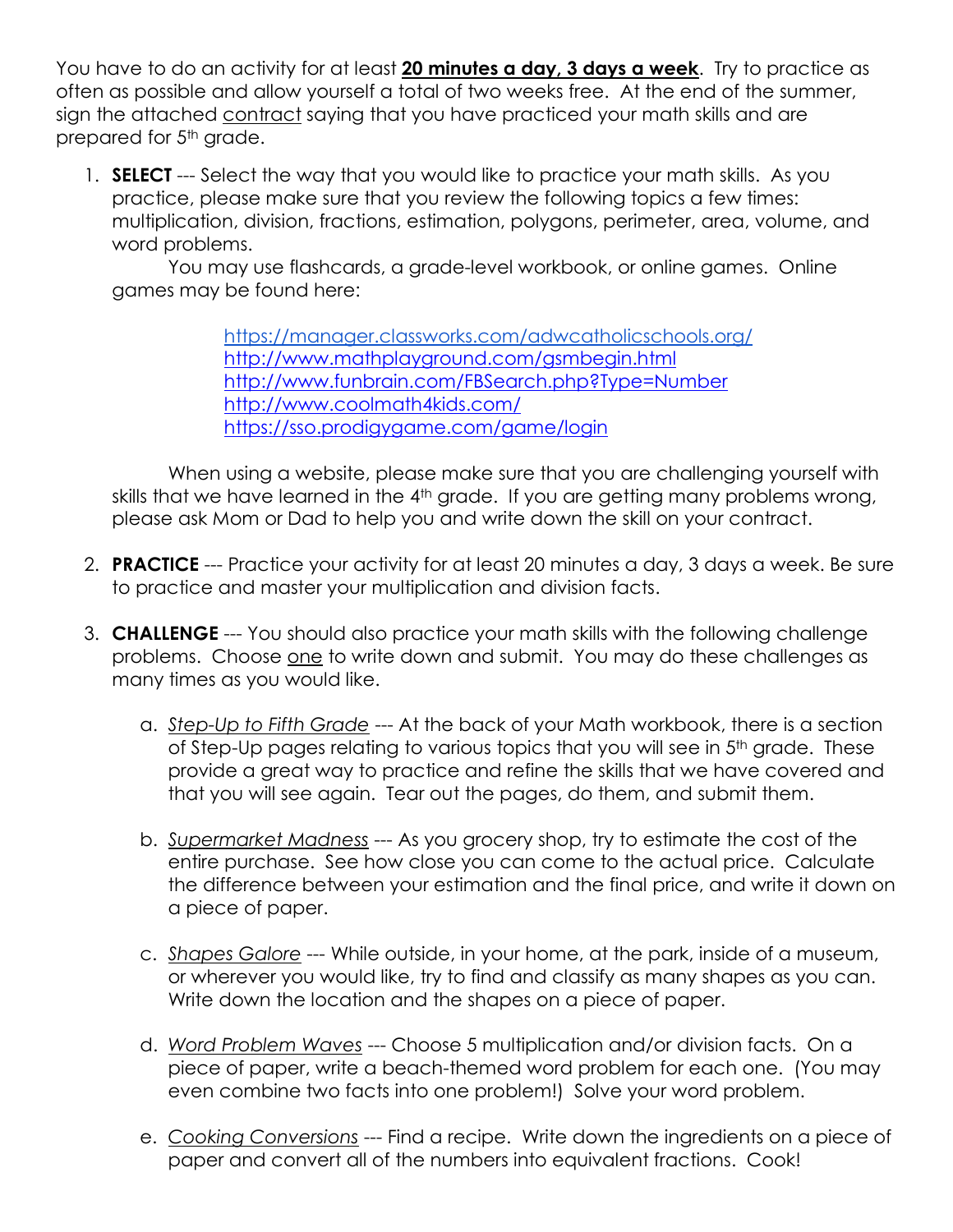Have fun with your practice! Have a safe, wonderful summer!

| Subject | Object                 | <b>Check</b> |
|---------|------------------------|--------------|
| Reading | Signed Contract        |              |
| Reading | Written Assignment     |              |
| Math    | <b>Signed Contract</b> |              |
| Math    | Written Assignment     |              |

Here is a checklist for everything that is due on the first day of 5<sup>th</sup> grade.

June 2022

By signing this contract, I promise that I have done my best this summer. I promise that I am ready to write a summary, describe a setting, analyze characters, and sequence the events of a selection. I promise that I have practiced my reading skills for at least **20 minutes a day, 5**  days a week and can show that I am prepared for 5<sup>th</sup> grade.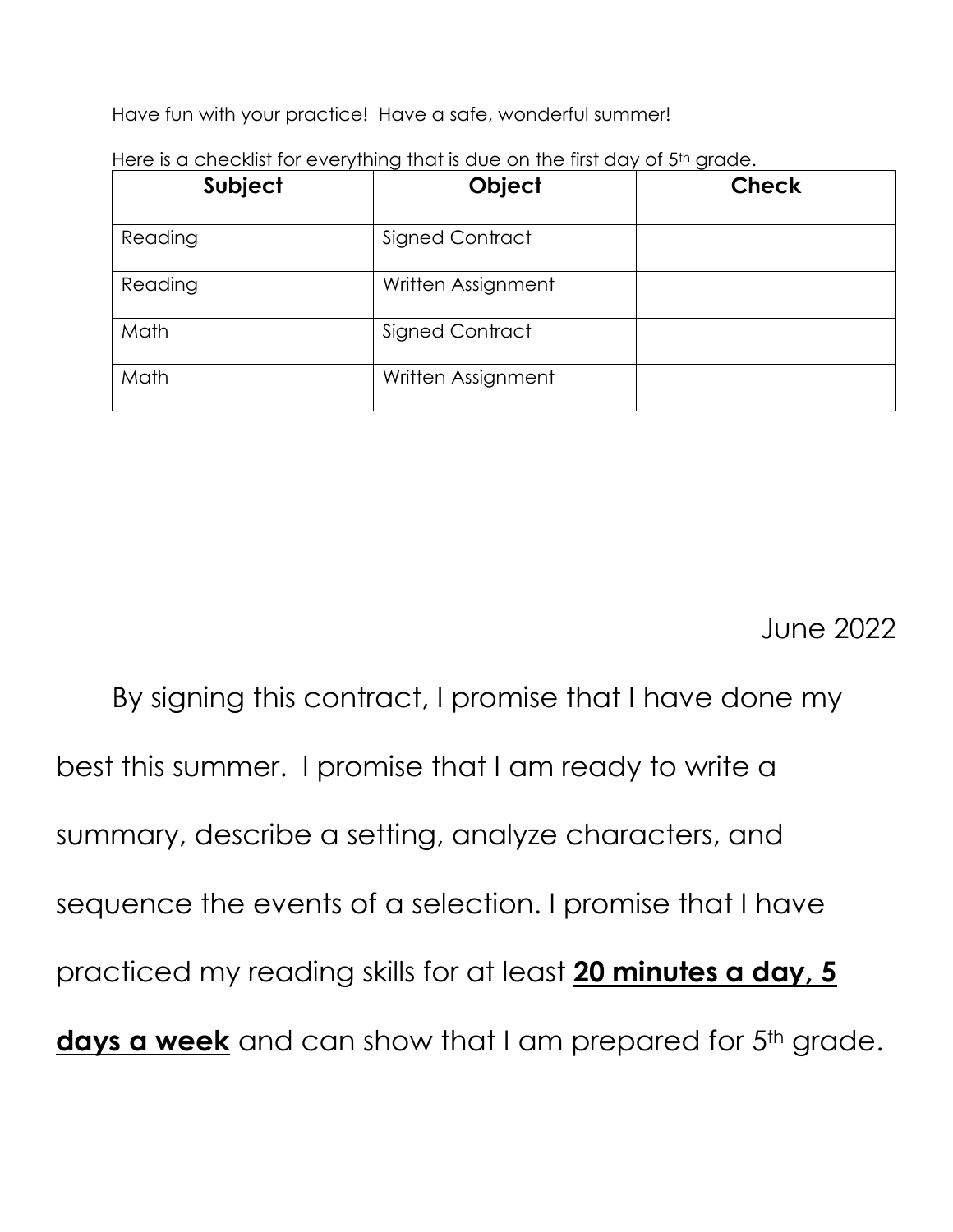(Student's signature)

 $\overline{\phantom{a}}$  , where  $\overline{\phantom{a}}$  , where  $\overline{\phantom{a}}$  , where  $\overline{\phantom{a}}$ 

June 2022

By signing this contract, I promise that I have done my best this summer. I promise that I am quicker at my math facts and am ready to estimate, identify shapes, solve word problems, and convert fractions. I promise that I have practiced my math skills for at least **20 minutes a day, 3 days a week** and can show that I am prepared for 5<sup>th</sup> grade.